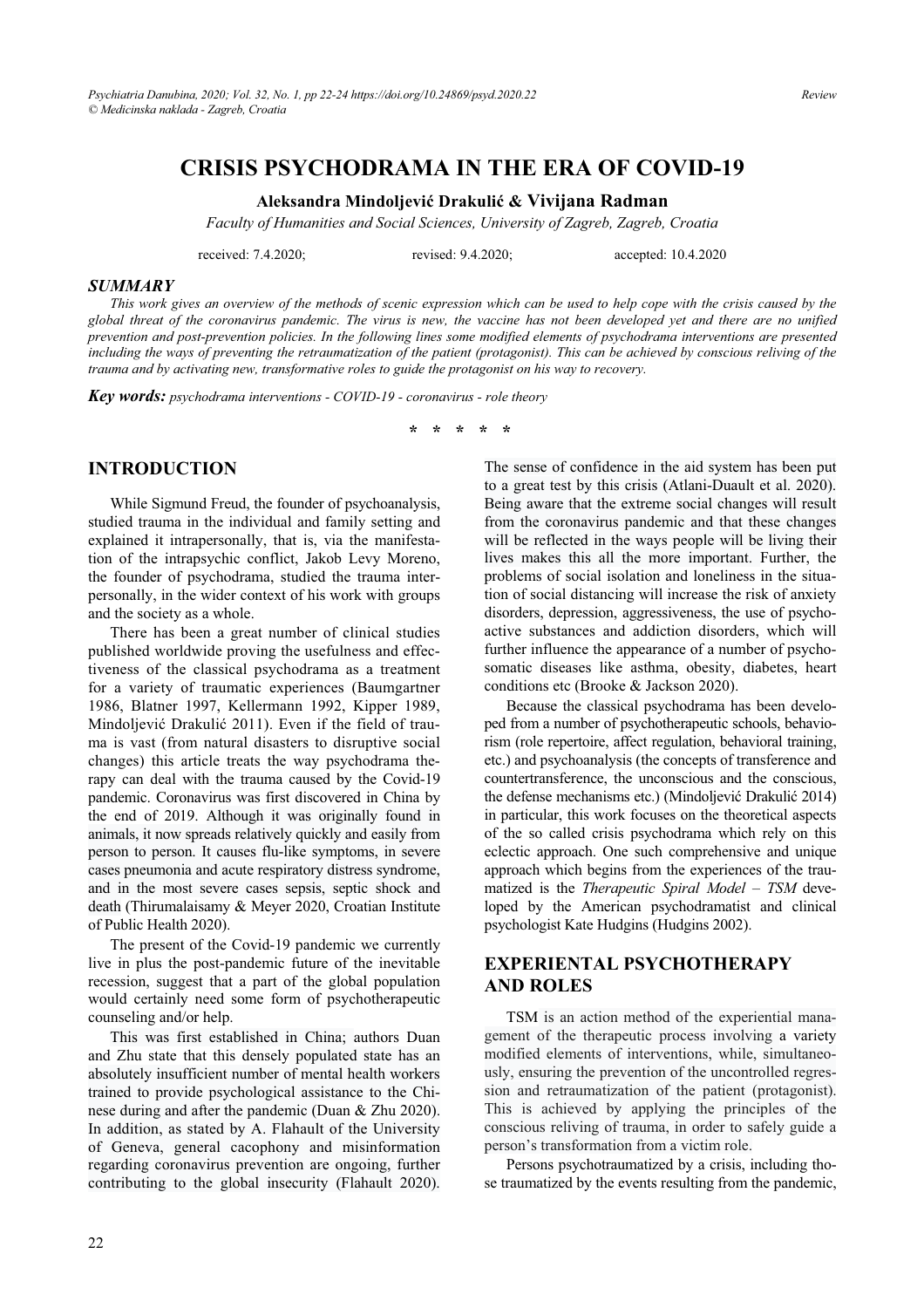are inclined to abreact, that is, to *act out* in reaction, meaning that their powers of verbalization are significantly diminished. Because they have a certain word deficit, psychodrama TSM seems to be one of the possible psychotherapeutic procedures for such persons. In order to help the protagonist, this model is described using the graphic representation of the spirals. Pictorially, the image of the spiral reminds the protagonist of the existence of the uncontrolled energy of the trauma, which, like the uncontrolled energy of the tornado, crashes everything in its way. In the TSM model, the protagonist needs to learn how to move along the spiral without being blown away by the chaos of the tornado. Spirals are, therefore, symbols for the protagonist to use to organize traumatic experience in the words he can understand.

There are three strands of the spiral used to depict the internal representation of the trauma for the protagonist. Healthy functioning means that a person freely moves along the three strands, but, after a trauma, the movement along the strands of the spiral can become restricted, distorted or completely blocked. The first strand is the energy strand. It is defined as a state of creativity, spontaneity and the vitality of a person. One can approach it through a number of roles a person plays: family roles, racial roles, cultural roles, etc. For example, one of the protagonist's roles could be that he is a father, but, during the Covid-19 pandemic he might not be able to see his child due to the quarantine.

The second strand is the strand of experience; here the emphasis is on the protagonist becoming aware of all of his experiences without him becoming overwhelmed by the sensations. For example, the protagonist who doesn't feel well during the period of the quarantine could say: "help me to climb the spiral, so that I could feel less and think more".

The third strand is the strand of meaning. It shows that people live their lives in accordance with the meanings resulting from previous (developmental) experiences. For example, a protagonist is having an exceptionally hard time being quarantined, and has increasing difficulty enduring it, as it reminds him of the periods in early childhood when he was left without his mother. In psychodrama the protagonist must become aware of this transfer and learn new roles so that during the quarantine he can behave as the situation demands, that is, as an adult.

In order to better understand the trauma, it is exceptionally important to find adequate words, that is, to describe every detail of what happened to the traumatized self. These words and explanations are, in TSM, represented by the so called trauma bubbles used to describe systematic changes in consciousness as a result of traumatization. Unfortunately, the bubbles can burst and all of the past traumatic material can overwhelm the protagonist again in the present. In spite of this, the existence of the bubbles allows the protagonist to communicate with them, which, actually, constitutes the starting point of taking the control of the unprocessed traumatic image.

For example, the protagonist in the psychodrama describes the bubble in which he is taken to the hospital.

In the next bubble he describes the gasps of catching his breath in the hospital. In the third bubble there are the nurses ignoring his requests, etc. Since all of the experiences from the bubbles are dislocated from the conscious part of the protagonist's mind, they can be seen as the scattered graphic images allowing the protagonist to better understand the complexity of his trauma.

Except for the three strands of the spiral, there is also the so called social atom of the traumatized protagonist. It is a map of the protagonist's basic life roles which can be classified as prescriptive roles, trauma based roles and transformative roles.

The function of the prescriptive roles is to prevent retraumatization and they can be: restoration roles (for example the therapist suggests to the protagonist, just before he is to face the moment of going to the hospital, to pick a member of the psychotherapy group to stand by him for the duration of leaving the house), observation roles (for example, the protagonist picks a member of the psychotherapy group to become emotionally detached observer who will collect facts and become the so called witness to the events on the so called stage with the task of recording the details of the traumatic event) and the containment roles (for example, the protagonist picks a member of the psychotherapy group as his double to stand by his side, empathize with him and identify with the protagonist's role by saying the lines and using the body language that will evoke positive emotions and create the sense of security in the protagonist).

These three roles prevent the retraumatization, motivate the protagonist to remain aware of his feelings (which is particularly important in dissociation) and return to the protagonist the sense of control over past, over the situation in which he felt confined and captive, which, in the long term, secures more efficient reparation.

Trauma based roles can be linked to the primitive defense mechanisms a person utilizes to survive the traumatic experience (for example, protagonist is having a hard time during the scene, so he starts to dissociate, and the leader of the psychodrama suggests to him to pick a member of the psychodrama group to whom the dissociation role is given, so the protagonist can, in the following scenes, remove him from the psychodrama stage, etc.). They can, alternatively, be linked to the authorities who/which failed at timely reaction of saving the protagonist (for example, such role can be changed, that is, understood as a part of the reorganization of the protagonist's self, allowing him to, with the help of one or more members of the group, create an authority who/ which will save the day/provide support/provide the protagonist with something he didn't get in reality etc.)

When the prescriptive roles and the trauma based roles are played on the psychodrama stage new creative energy is created in action and new, transformative roles appear for the protagonist to play. The protagonist utilizes these roles in the establishment of his own autonomy as well as for developing a greater sense of connection/ integration with himself and others. This is a very important moment in the psychodrama work, because the